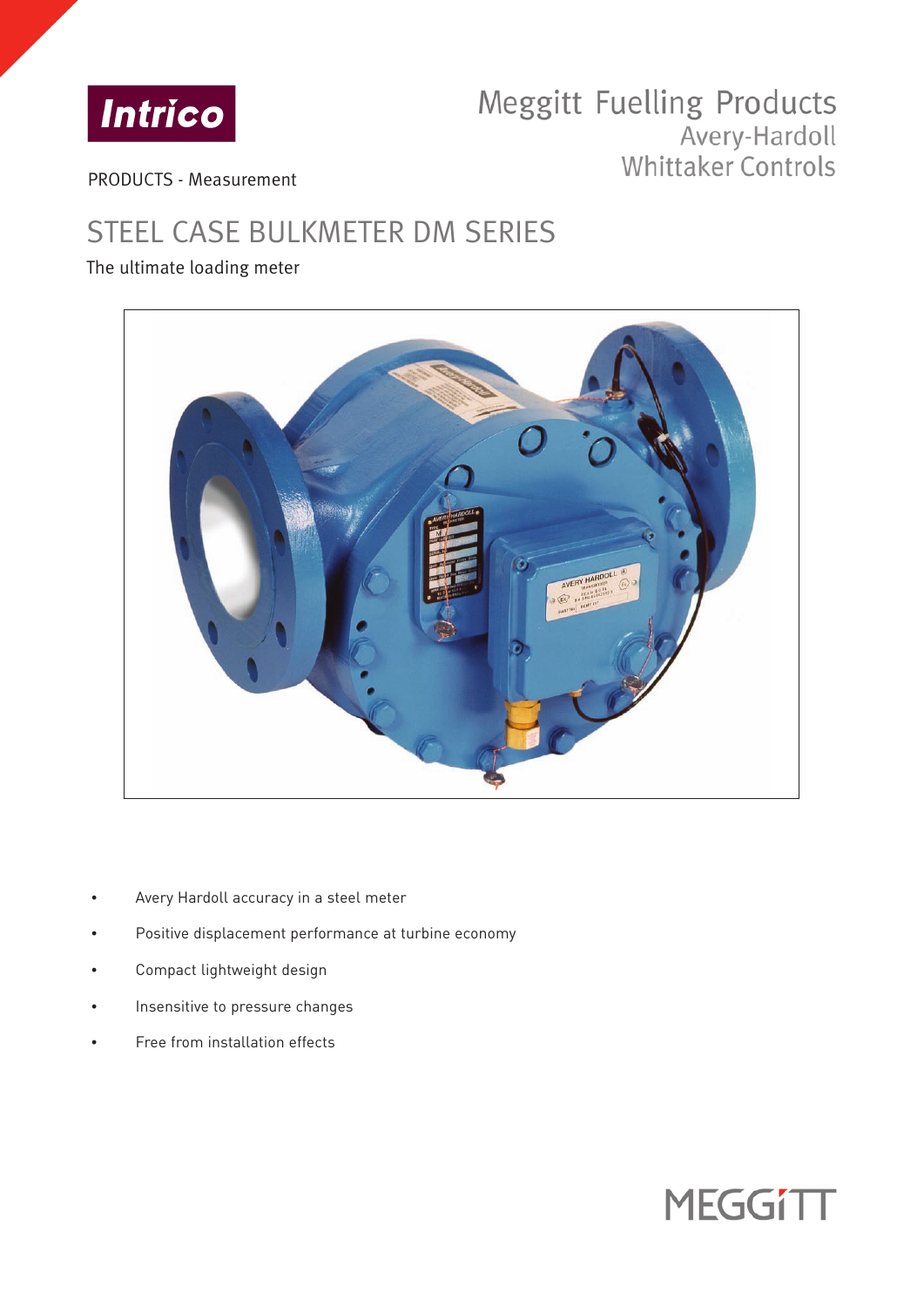The Avery Hardoll Steel Bulkmeter is specifically designed to meet the rigorous demands of the modern tank truck loading depot. It provides the highest level of repeatability and accuracy combined with minimal down time for service, without the inconvenience and cost of double casing.

#### **ACCURACY**

The positive displacement principle is the only accurate method of measuring liquid flow. No other technology e.g. turbine meters can achieve the same level of accuracy. This is particularly true in depot applications where flow rates, pressure and temperature can vary during a delivery. The Avery Hardoll Bulkmeter positively measures fluid volume with minimum scope for error and with minimal effect from pressure variations, temperature change or turbulence from near by valves or bends etc.



#### **OPERATION**

The product enters the meter and causes the rotor to revolve by pressure on the vanes.The proximity of the rotor to the body forms an efficient seal, whilst the profile of the body ensures that the vanes are guided through the measuring crescent , where the volume of product is accurately measured.

An extension shaft driving through a pressure tight gland in the meter front cover, transmits the rotor revolutions either directly to a pulse transmitter or through gearing to a stepless mechanical calibrator driving the counter.



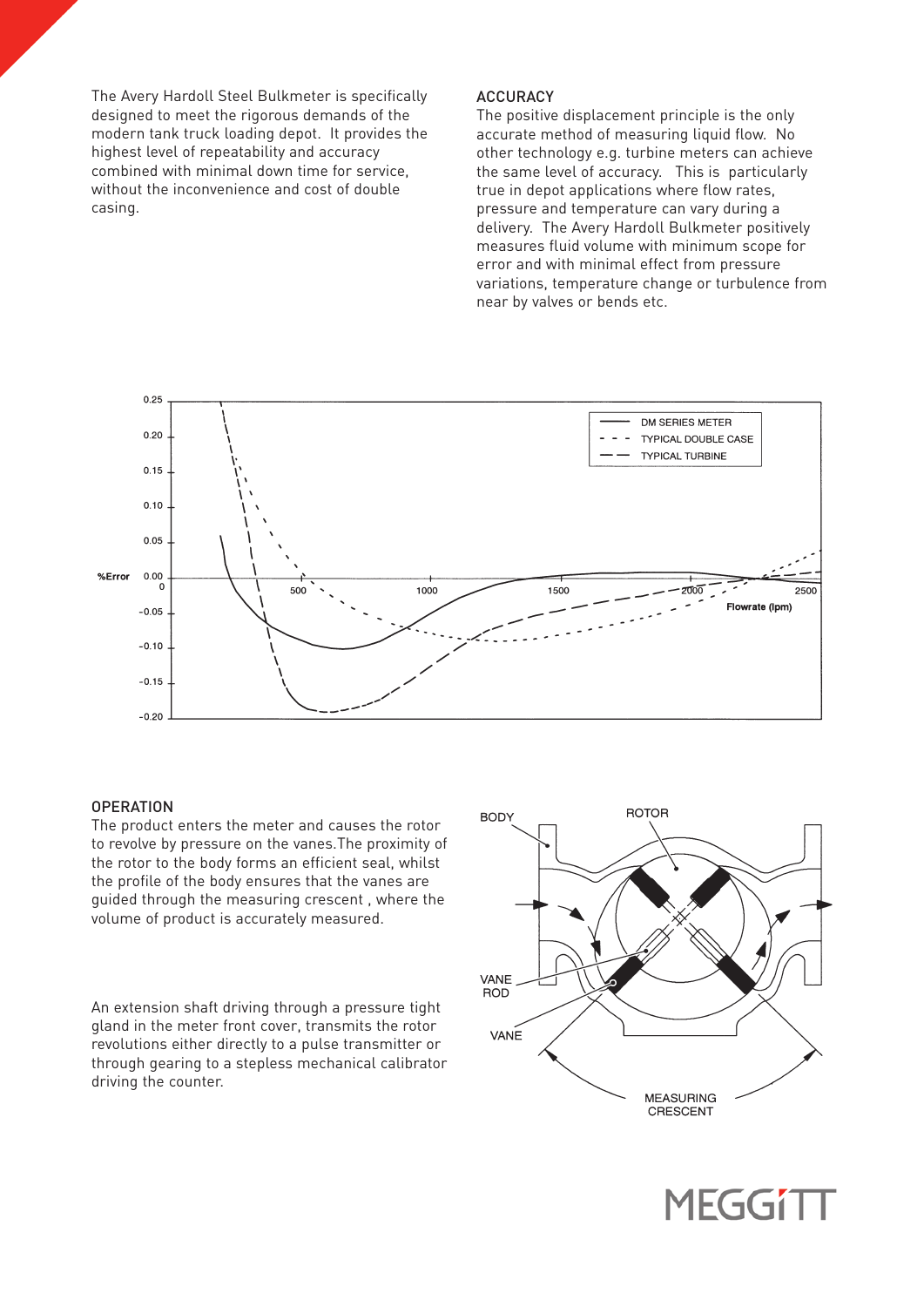

#### VISCOUS PRODUCTS

Avery Hardoll bulkmeters can be used on all petroleum products of all viscosities that are normally pumped. However there is obviously an increase in pressure drop with more viscous fuels which will, under normal circumstances, limit the maximum flowrate obtainable.It is recommended that the pressure drop through a bulkmeter should not exceed 15 psi (1 bar), above which the load on the bearings will start to cause wear.

Consequently when using products with viscosities (at operating conditions) above 100 centistokes, it is necessary to reduce the maximum permitted flowrate. As a guide it is suggested that the pressure drop through the meter should not exceed 10 psi (0.7 bar) for continuous running at maximum speed or 15 psi (1 bar) for continuous running at half speed.